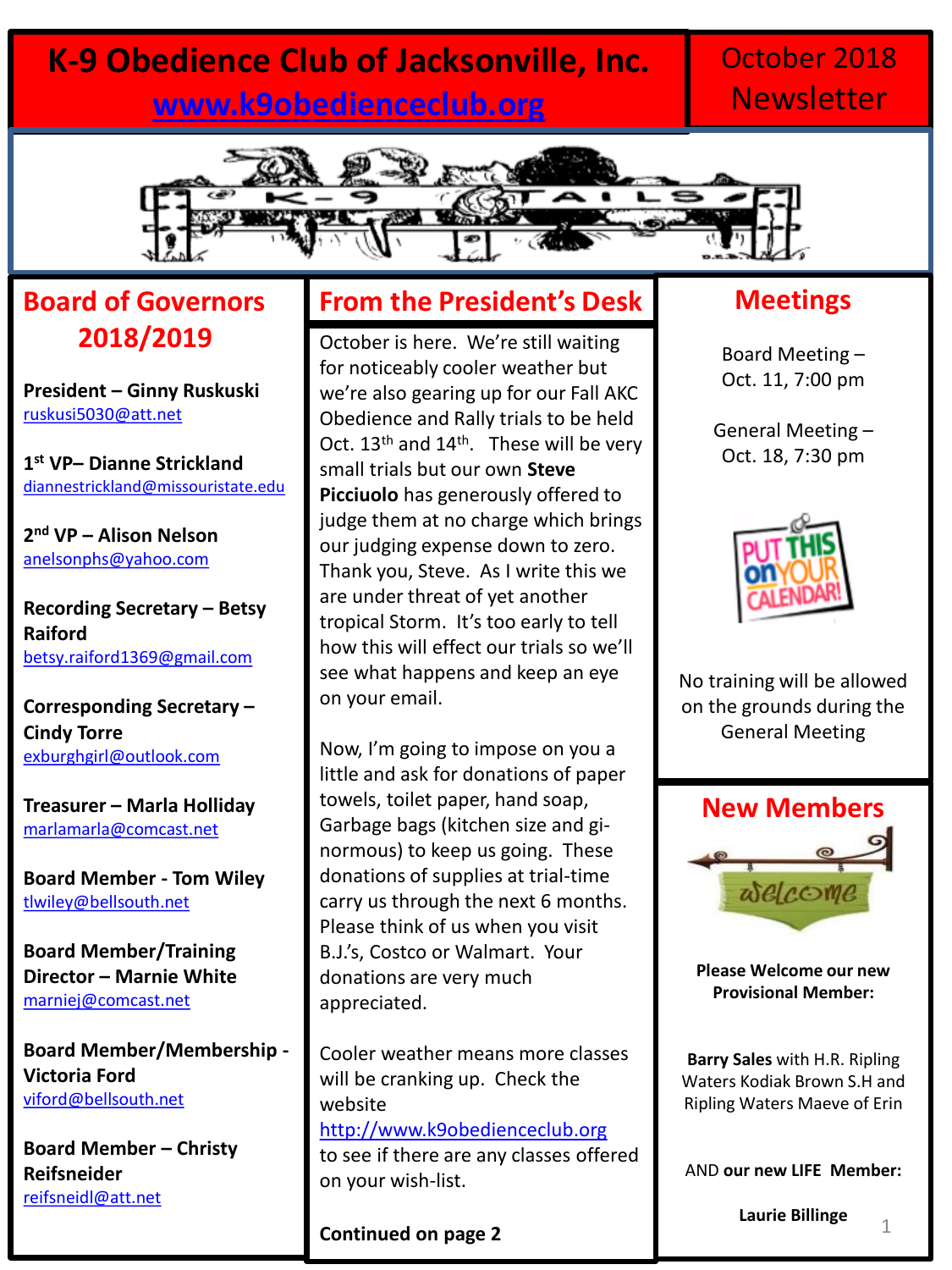# **President's Desk (Continued)**

**Tom Wiley** is recovering from yet another procedure on his foot.

**Melissa Hess** is caring for her husband, Tom, who suffered a serious fall. We wish them a smooth recovery.

But there's good news, too. **Susan Howard and Winston** recently earned a score of 200 in Novice B in the Palm Bay (I *think*) trials! This is an amazing achievement and, as far as I know, the first 200 in any regular Obedience class earned by a K-9 member. Congratulations!

I want to thank those of you who came out for the work days last weekend as well as those of you who are volunteering to help at our trials. You are awesome!

*Ginny*

# **Upcoming Events**

## **October**

 $10/07 - CCl - 2:30$  pm 10/11 – Trial Set Up – 5:00 pm  $10/11 -$  Board Meeting  $-7:00$  pm  $10/12 - C -$  Match  $-5:00$  pm 10/13 – AKC Obedience and Rally Trials 10/14 – AKC Obedience and Rally Trials  $10/18$  – General Meeting – 7:30 pm  $10/21 - CCl - 2:30$  pm

*.* 

#### **November**

 $11/04 - CCl - 2:30$  pm 11/08– Board Meeting – 7:00 pm  $11/15$  – General Meeting – 7:30 pm 11/16 – Irish Setter Club Specialty (All day – Grounds and Clubhouse Reserved  $11/18 - CCl - 2:30$  pm

## **December**

 $12/02 - CCl - 2:30$  pm 12/08 – NACSW NW3 (North Fork Girl Scout Camp – Middleburg) 12/09 - NACSW NW3 (North Fork Girl Scout Camp – Middleburg)  $12/13$  – Board Meeting – 7:00 pm 12/16 - CCI  $-$  2:30 pm  $12/20$  – General Meeting – 7:30 pm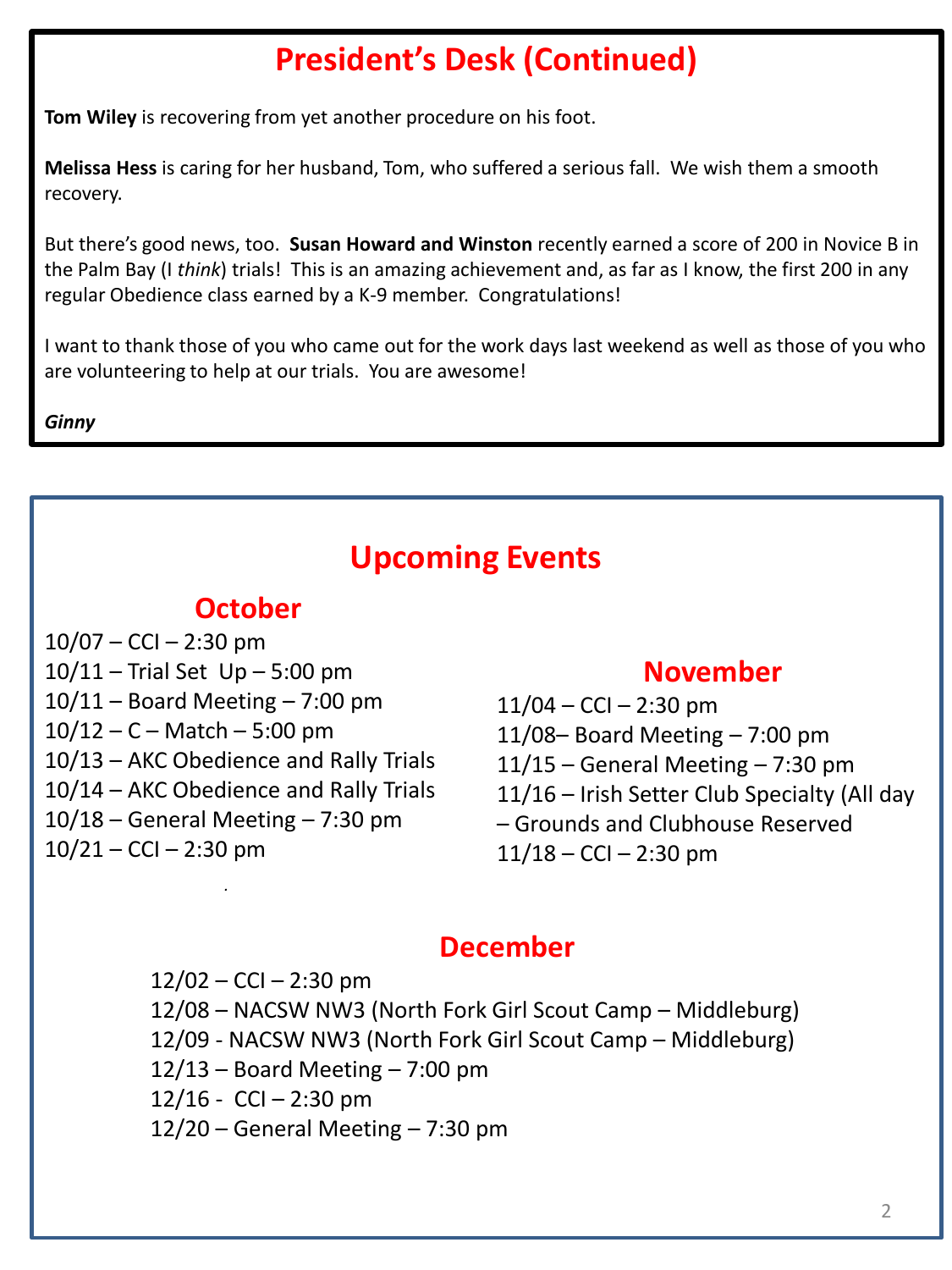# *Congratulations!*



#### **Susan Howard and Winston**

D.O.C.O.F. 2018: Novice - 1st place - 199 (out of 65 dogs) High In Trial - out of 175 dogs



#### **Christy Reifsneider and Jester**

Jester earned his AKC Novice Trick Dog (TKN) title





#### **Wendy Montroy and Echo**

At the 8/18 AKC Scent Work Trial at the Obedience Club of Daytona, Echo got 5 Novice Qs, 2 containers, 2 interior and 1 buried. She was also HIT Novice in the afternoon.

At the Central Florida dog sport trial 9/23 Echo got 2 Qs in novice buried to finish her Scent Work Novice Buried title (SBN) and 2 Qs in exterior.

#### **Alana Lowry and Nessie**

Nessie earned a Bronze ADCH 9/1/18 Southeastern Agility, Gainesville GA

#### **Alana Lowry and Flynn**

Flynn earned the Masters Jumpers title 9/3/18 Southeastern Agility, Gainesville GA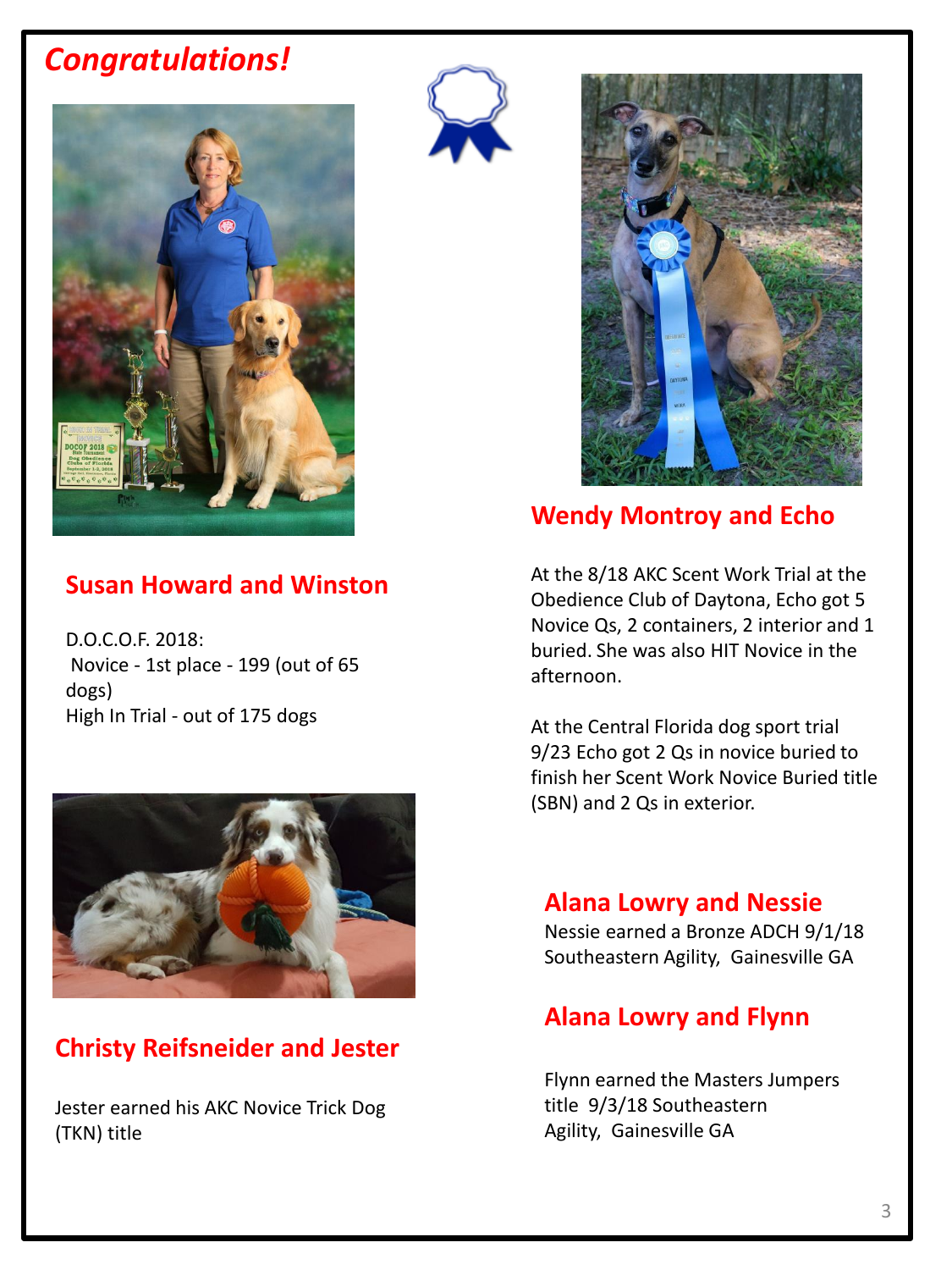

# *Congratulations!*

#### Marnie White

is now a Certifying Official for Odor Recognition Test for NACSW.



## **Susan Howard and Winston**

At the Tarheel Golden Retriever Club Obedience Trials Winston earned:

Novice leg #1 - 3rd place Novice leg #2 - 3rd place Novice leg #3 - 2nd place - NEW TITLE - CD Novice leg #4 - 2nd place

Preferred Novice leg #1 - 1st place Preferred Novice leg #2 - 1st place & P-HIT Preferred Novice leg #3 - 1st place - NEW TITLE - PCD

## **Dianne Strickland and Drumlin Mr. Carson (AKA Car)**

Car received a 200 in Beginner Novice at the Hot Springs Kennel Club.

## **Sheila Garbecki and Dannica**

Baby dog, Dannica earned her Barn Hunt Instinct Aug 10, 2018 in Morriston, FL

Dock Diving Senior (DS) Title, and earned an invite 2018 NADD/AKC Eukanuba National Championships.

She is currently the number one lap Cocker Spaniel in the 2018 NADD Distance jump Rankings for Cocker Spaniel

She also came in First Place in Mugu's Endless Summer NADD event and She earned her AKC Trick Dog Novice and Trick Dog Intermediate Titles.